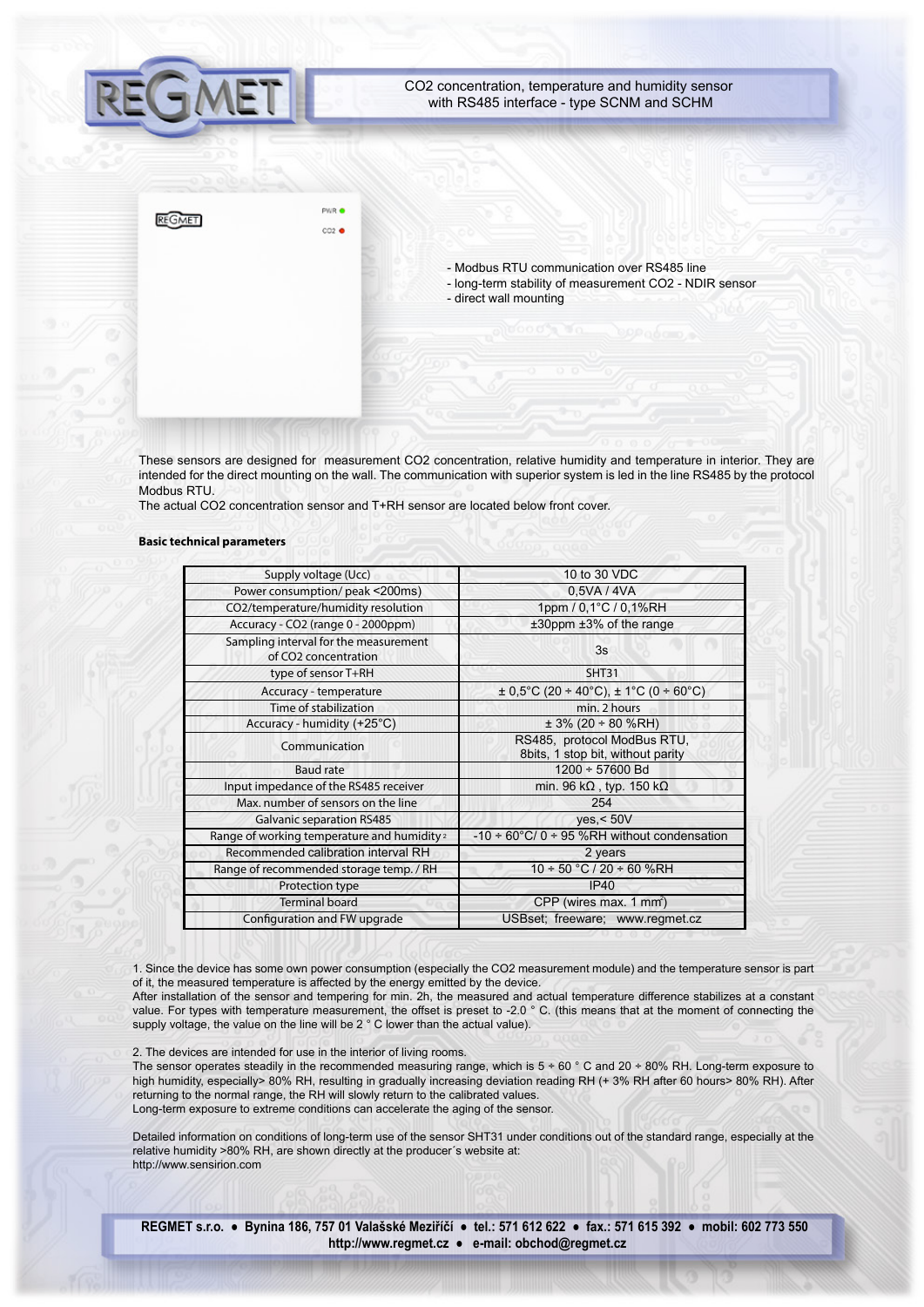

# *Connection plan (fig.1):*

 $1 5 6 7 8$ 

 $|000|000|000|$ 

K2



- J2.....definition of still stand (conductor A)
- J3.....definition of still stand (conductor B)
- J4.....terminal resistor 120R J6.....device configuration
- J7.....reset
- J8.....manual recalibration (MCDL)
- J9.....automatic calibration (ACDL)

J10...LED (Optical signaling of increased CO2 concentration)

| Terminal 1+Ucc, positive pole             |
|-------------------------------------------|
| Terminal 2GND, negative pole              |
| Terminal 3+Ucc, positive pole             |
| Terminal 4GND, negative pole              |
| Terminal 5, RS485 - A                     |
| Terminal 6, RS485 -B                      |
| Terminal 7 RS485 -A                       |
| Terminal 8, RS485 - B                     |
| Terminal 9RS485 - common pole (shielding) |

# *List of available types:*

| CO <sub>2</sub> range              | $CO2 = 0 \div 2000$ ppm | $CO2 = 0 \div 5000$ ppm | $CO2 = 0 \div 10000$ ppm |
|------------------------------------|-------------------------|-------------------------|--------------------------|
| Measured                           |                         |                         |                          |
| quatities                          |                         |                         |                          |
| CO <sub>2</sub> + temperature + RH | <b>SCHM - 2K</b>        | <b>SCHM - 5K</b>        | <b>SCHM - 10K</b>        |
| CO <sub>2</sub> only               | SCNM - 2K               | <b>SCNM - 5K</b>        | <b>SCNM - 10K</b>        |

Note: For standard habitable space is the best range measurement of CO2 in the range 0 to 2000ppm

J9 J10 J8 J6 J7

J3 J2 J4



#### *1.1 Properties of communication protocol:*

Protocol Modbus RTU with adjustable Baud rate 1200 - 57600 Bd, 8 bits, no parity, 1 stop bit, line RS485, half-duplex operation. Supported features: 03 (0x03): Read Holding Registers 04 (0x04): Read Input Registers 06 (0x06): Write Single Register 16 (0x10): Write Multiple Registers

The communication protocol description is available at www.regmet.cz, in the document named the **Implementation of Modbus protocol in devices Regmet of second generation.**

### *2.1 Description of registers of the device:*

## 1Modbus registr = 2 Byte

During the transfer the register addresses are indexed from zero, i.e. register 0x0001 is physically sent through the busbar as 0x0000... (zero based addressing). The Holding registers will be mentioned in the description together with the function code field 4xxxx and the Input registers including 3xxxx. Thus the Holding register 40001 is physically sent through the busbar as register 0000 and the Input register 30001 as 0000. Examples of communication are shown in Chapter 2.8.

The registers are divided in four basic memory zones: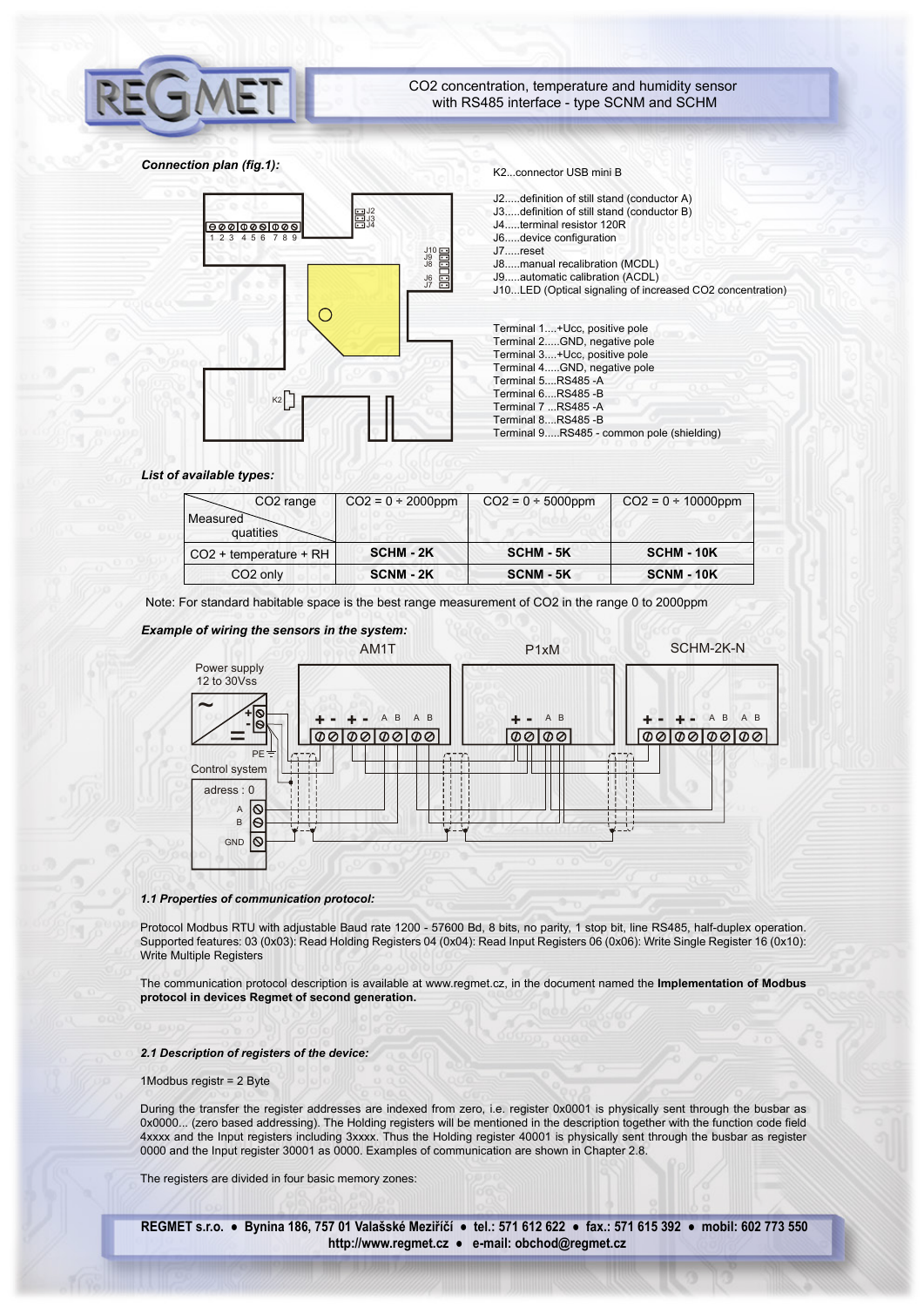**Operational registers** are situated at addresses 40001, 40002 and 40006. To read these registers use command no. 03 "register reading" (0x03 Read Holding Registers)

The configuration registers are situated in the zone of Holding registers at addresses 40041 to 40082. They are used for configuration of the device. The registration in registers is protected and allowed under the conguration mode, i.e. when the jumper shorts out the link J6. In this mode the device communicates at dedicated address 255 of the Baud rate 19200 Bd. The configuration registers can be rewritten only using the communication protocol and under the above stated conditions. The change of setting and at the same time the registration in FLASH is done only after writing 0xC003 (49155 dek) to 40029 – the Register Status

**The information registers** are situated in the zone of Input registers at addresses 30001 to 30032. They serve for unchanged preservation of device identification data.

The Status Register serves for two-way communication between the device and the superior system. The device notifies the superior system of the internal status and the superior system sends requests for performance of commands.

**STATUS Information messages** from the device to the superior system:

| - Normal Run,  | 0x0000 | (0 dek) the device works in normal operational mode |
|----------------|--------|-----------------------------------------------------|
| - Menu Active, | 0xB000 | (45056 dek) the user has opened the manual menu     |
| - Memory Read, | 0xB001 | (45057 dek) the device is reading from FLASH        |
| - Memory Write | 0xB002 | (45058 dek) the device is registering to FLASH      |

**STATUS Error messages** from the device to the superior system:

| - CRC Error    | 0xBE00 | (48640 dek) Application program is damaged in the FLASH memory |
|----------------|--------|----------------------------------------------------------------|
| - LCD Error    | 0xBE01 | (48641 dek) Error of communication with LCD                    |
| - Sensor Error | 0xBE02 | (48642 dek) Error of communication with the sensor             |
| - Memory Error | 0xBE03 | (48643 dek) Error of communication with FLASH                  |

**STATUS Commands** for the device issued from the superior system:

- Clear STATUS 0x0000 (0 dek) writes 0 to the register

- Write Area 3 0xC003 (49155 dek) it rewrites the Configuration registers to FLASH

In brackets behind the registers described, abbreviations of possible features may appear:

| Read for reading |
|------------------|
|                  |

**W** Write for writing

**WP** Write protect for protected writing

**M** Parallel manual access from the device menu

# *2.2 Description of operational registers:*

|                      |                          |   | Modbus registr [dek] |
|----------------------|--------------------------|---|----------------------|
| Measured temperature | Measured humidity        | - | $ \cdot$ $\cdot$     |
|                      | Measured CO <sub>2</sub> |   |                      |

# **4001 (R) – Measured temperature**

is detected with an inbuilt digital sensor, the value is sent in °C in form of 16-bit number with sign (signed integer) multiplied by the constant 10:

 $0x00FB = 251$ dek =  $25.1^{\circ}$ C.

# **4002 (R) – Measured relative humidity of air:**

is detected with an inbuilt digital sensor, the value is sent in % in form of 16-bits number with sign (signed integer) multiplied by the constant 10: 0x0164 = 356dek = 35.6%.

#### **4006 (R) – Measured CO2 concetration:**

is detected with an a module that is embedded under the cover. The value is sent in ppm in form of 16-bits number with sign (signed  $integer): 0x0237 = 567$ dek = 567ppm.

#### *2.3. Description of the Status Register:*

|                | Modbus registr [dek] |
|----------------|----------------------|
| Status registr | ΖJ                   |

# **40029 (R,W) - Status Register:**

It provides the superior system with information on the internal status of the device, for example the current error statuses or information that the manual setting menu is currently activated by the user. At the same time it serves as the receiving register for special commands, for example rewrite/backup of working registers to FLASH.

The number format is 16-bit unsigned integer. See the detailed description in the Status Register in Chapter **2.1 Description of device registers.**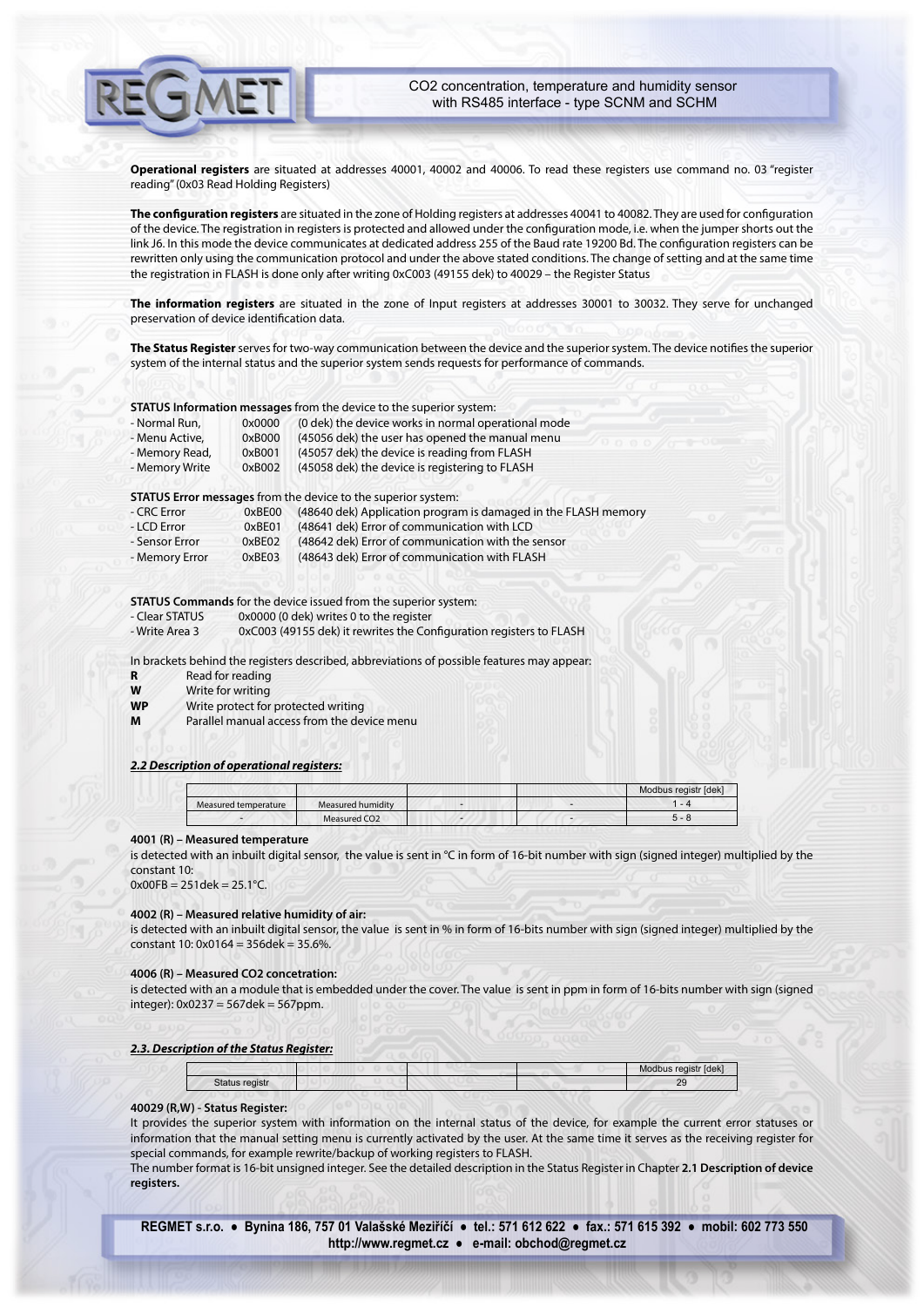#### *2.4 Description of conguration registers:*

Saving into EEPROM is done **after writing** 0xC003 (49155 dec) to 40029 - Register Status !!!

| Text_1                 | Text_2                   | Text <sub>3</sub>        | Text_4                                                                                                                                                                                                                                                                                                                                                                                                                                                                     | $41 - 44$ |
|------------------------|--------------------------|--------------------------|----------------------------------------------------------------------------------------------------------------------------------------------------------------------------------------------------------------------------------------------------------------------------------------------------------------------------------------------------------------------------------------------------------------------------------------------------------------------------|-----------|
| Text 5                 | Text 6                   | Text 7                   | Text 8                                                                                                                                                                                                                                                                                                                                                                                                                                                                     | $45 - 48$ |
| Network address        | <b>Baud rate</b>         | ۰                        | ٠                                                                                                                                                                                                                                                                                                                                                                                                                                                                          | $49 - 52$ |
|                        | ٠                        |                          | ٠                                                                                                                                                                                                                                                                                                                                                                                                                                                                          | $53 - 56$ |
| $\sim$                 |                          |                          | $\frac{1}{2} \left( \frac{1}{2} \right) \left( \frac{1}{2} \right) \left( \frac{1}{2} \right) \left( \frac{1}{2} \right) \left( \frac{1}{2} \right) \left( \frac{1}{2} \right) \left( \frac{1}{2} \right) \left( \frac{1}{2} \right) \left( \frac{1}{2} \right) \left( \frac{1}{2} \right) \left( \frac{1}{2} \right) \left( \frac{1}{2} \right) \left( \frac{1}{2} \right) \left( \frac{1}{2} \right) \left( \frac{1}{2} \right) \left( \frac{1}{2} \right) \left( \frac$ | $57 - 60$ |
| ٠                      | $\overline{\phantom{a}}$ |                          |                                                                                                                                                                                                                                                                                                                                                                                                                                                                            | $61 - 64$ |
| ٠                      |                          |                          |                                                                                                                                                                                                                                                                                                                                                                                                                                                                            | $65 - 68$ |
| ٠                      | ٠                        | ۰                        |                                                                                                                                                                                                                                                                                                                                                                                                                                                                            | $69 - 72$ |
| ٠                      |                          | $\overline{\phantom{a}}$ |                                                                                                                                                                                                                                                                                                                                                                                                                                                                            | $73 - 76$ |
| Measured temp., Offset | Measured hum., Offset    | $\overline{\phantom{a}}$ | ۰                                                                                                                                                                                                                                                                                                                                                                                                                                                                          | $77 - 80$ |
|                        | Measured CO2, Ofset      |                          |                                                                                                                                                                                                                                                                                                                                                                                                                                                                            | $81 - 84$ |

# **40041 ÷ 40048 (R,WP) - Text**

The custom text field. It is determined for the client's identification of the device. The number format is 16-bit unsigned integer. Two ASCII signs can be in one Modbus Register

#### **40049 (R,WP) – Network address**

The network address of the sensor. The number format is 16-bit unsigned integer. It acquires the values  $0 \div 255$  dek, whereas the address 0 is reserved for the broadcast and the sensor does not respond to it, the address 255 is reserved for the controller configuration. Thus the range of available addresses is  $1 \div 254$ 

## **40050 (R,WP) – Baud rate**

The Baud rate. The number format is 16-bit unsigned integer. It acquires the values  $0 \div 6$  dek.

| value [dek] |  |  |                                                   |  |
|-------------|--|--|---------------------------------------------------|--|
| rate [Bd]   |  |  | 1200   2400   4800   9600   19200   38400   57600 |  |

# 40077 (R,WP) – Measured temperature, Offset

Setting the measured temperature offset.

The value is in °C in form of 16 bit number with a sign (signed integer) multiplied by the constant 10.

For example, when it seems that the device shows a value 1°C higher (for example due to the inappropriate location, heating caused by frequent communication with the loaded line...), value – 10 will be set in this register and the device will display and send the temperature value decreased by 1°C than the actually measured value is.

# 40078 (R,WP) - Measured humidity, Offset

Setting the measured humidity offset.

The value is in % in form of 16 bit number with a sign (signed integer) multiplied by the constant 10.

# 40082 (R,WP) - Measured CO2, Offset

Setting the measured CO2 offset.

The value is in ppm in form of 16 bit number with a sign (signed integer).

# *2.5* **Description of information registers***:*

|                     |                     |                     |                     | Modbus registr [dek] |
|---------------------|---------------------|---------------------|---------------------|----------------------|
| HW Platform 1       | HW Platform 2       | HW Platform 3       | HW Platform 4       | 1 - 4                |
| HW Platform 5       | HW Platform 6       | HW Platform 7       | HW Platform 8       | $5 - 8$              |
| HW Version 1        | HW Version 2        | HW Version 3        | HW Version 4        | $9 - 12$             |
| FW Boot Version 1   | FW Boot Version 2   | FW Boot Version 3   | FW Boot Version 4   | $13 - 16$            |
| ID Device 1         | <b>ID</b> Device 2  | ID Device 3         | ID Device 4         | $17 - 20$            |
| <b>ID</b> Device 5  | ID Device 6         | <b>ID</b> Device 7  | ID Device 8         | $21 - 24$            |
| FW Applic Version 1 | FW Applic Version 2 | FW Applic Version 3 | FW Applic Version 4 | $25 - 28$            |
| 0x0000              | 0x0000              | 0x0000              | 0x0000              | $29 - 32$            |

Information on HW and SW of the device, commands 04 (Read Input Registers) are counted at the addresses 30001 to 30032 (including the function code field 3xxxx, i.e. register 30001 is sent through the bus bar as register 0000). The number format is 16 bit unsigned integer. One Modbus register contains two ASCII signs.

*Content Modbus Holding Registers (tab. 2):*

# **Operational registrers:**

|                      |                          |  | Modbus registr [dek] |
|----------------------|--------------------------|--|----------------------|
| Measured temperature | Measured humidity        |  | $-4$                 |
|                      | Measured CO <sub>2</sub> |  |                      |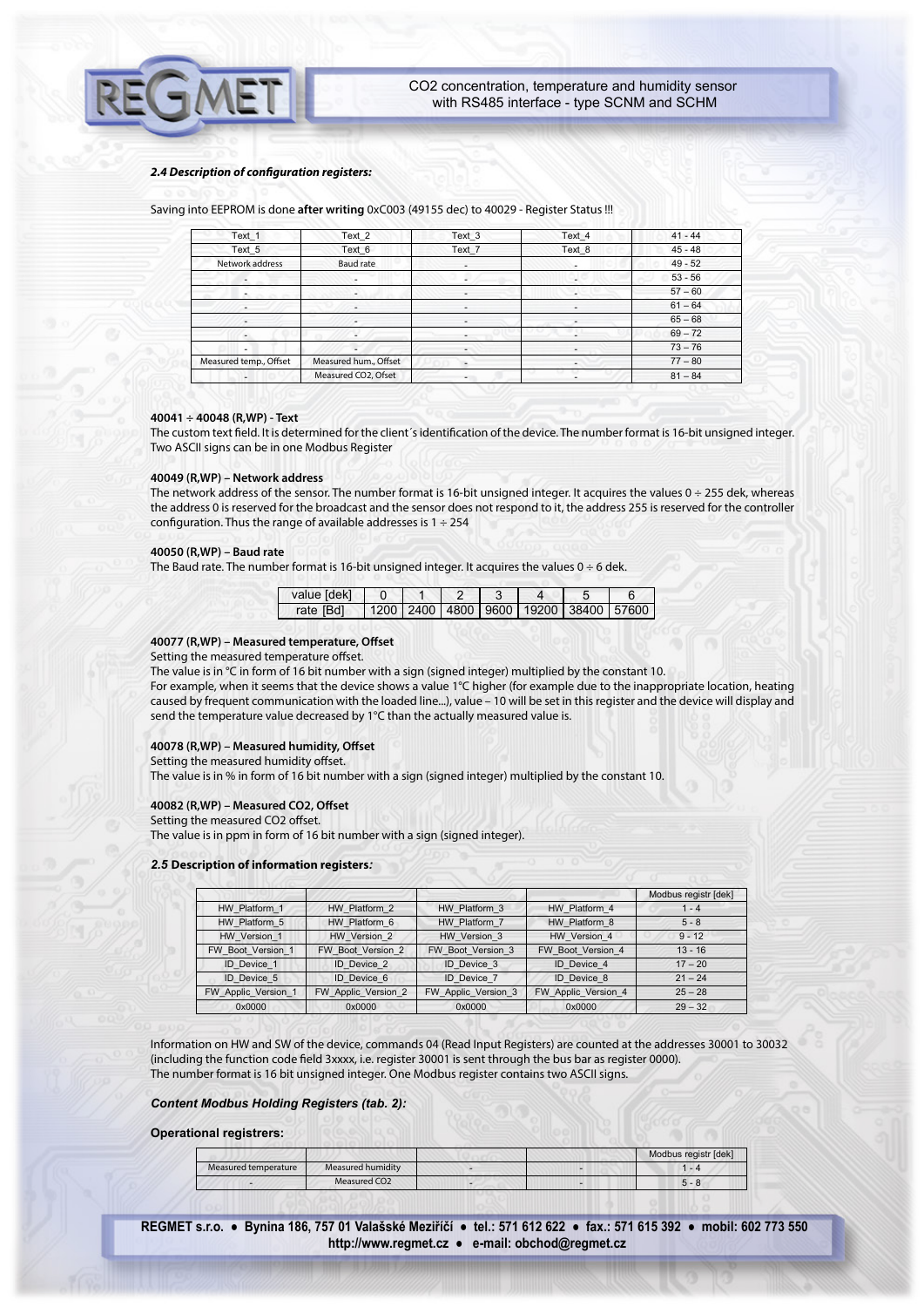# **Status registr:**

# Status register 29

# **Description of configuration registers**

Saving into EEPROM is done after writing 0xC003 (49155 dec) to 40029 - Register Status !!!

| Text 1                   | Text <sub>2</sub>                  | Text 3                   | Text 4                   | $41 - 44$ |  |
|--------------------------|------------------------------------|--------------------------|--------------------------|-----------|--|
| Text 5                   | Text 6                             | Text 7                   | Text 8                   | $45 - 48$ |  |
| Network address          | Baud rate                          |                          |                          | $49 - 52$ |  |
|                          | ۰                                  | $\overline{\phantom{a}}$ |                          | $53 - 56$ |  |
| ۰                        |                                    |                          |                          | $57 - 60$ |  |
|                          |                                    |                          |                          | $61 - 64$ |  |
| $\overline{\phantom{a}}$ |                                    |                          | $\overline{\phantom{a}}$ | $65 - 68$ |  |
| $\overline{\phantom{a}}$ | ٠                                  |                          |                          | $69 - 72$ |  |
|                          |                                    | $\overline{a}$           | ۰.                       | $73 - 76$ |  |
| Measured temp., Offset   | Measured hum., Offset              |                          |                          | $77 - 80$ |  |
| ٠                        | Measured Co2 concetration,, Offset |                          | ٠                        | $81 - 84$ |  |

## **3.1. SW conguration of sensor using the USBset program:**

The conguration application USBset is freely available at producer's web pages. The controlled can be configured only when the jumper J6 is inserted before the connection of supply voltage (reset). The sensor is connected with PC using the cable of USB mini B type. With connected cable the USB communication has the priority over the line RS485. After the launching of USBset program, the basic window is opened and the connected sensor is automatically connected with the hosting PC.

| <b>GUSBset Pro 00.00.61</b><br>Soubor Nástroje Nastavení Nápověda |                            |                        |
|-------------------------------------------------------------------|----------------------------|------------------------|
| HID ID<br>USB HID platform 002                                    | Device<br><b>CHM</b>       | FW version<br>b0.00.00 |
|                                                                   |                            |                        |
| <b>START</b>                                                      | KONFIGURACE<br><b>STOP</b> | <b>READ</b>            |
|                                                                   |                            |                        |

With c licking on the "**READ**" button opens the window with the current input values.

| Koncentrace CO2 |  |
|-----------------|--|
| 984 ppm         |  |
| Teplota         |  |
| 26,6 °C         |  |
| Vihkost         |  |
| 34,2 %RH        |  |
|                 |  |
|                 |  |
|                 |  |
|                 |  |
|                 |  |

 $\vert x \vert$ 

With clicking on the button "KONFIGURACE" the configuration window gets opened.

**REGMET s.r.o. ● Bynina 186, 757 01 Valašské Meziříčí ● tel.: 571 612 622 ● fax.: 571 615 392 ● mobil: 602 773 550 http://www.regmet.cz ● e-mail: obchod@regmet.cz** 

 $Cancel$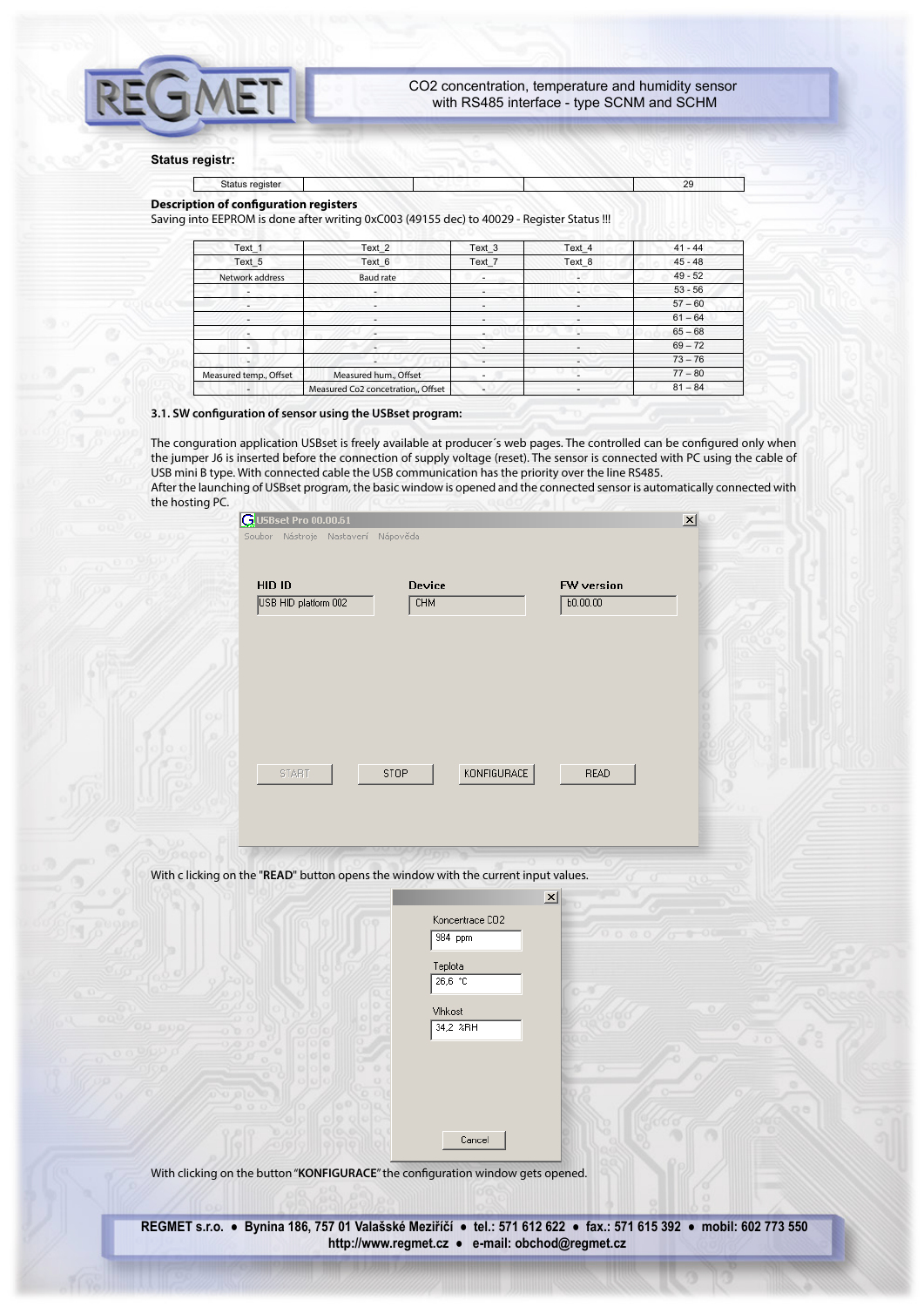| CO2 concentration, temperature and humidity sensor |
|----------------------------------------------------|
| with RS485 interface - type SCNM and SCHM          |

| Posuv měřené hodnoty |                      |                                         |                                     |
|----------------------|----------------------|-----------------------------------------|-------------------------------------|
| Teplota [°C]<br>0.0  | Vlhkost [%RH]<br>0.0 | Koncentrace CO2 [ppm]<br>$\overline{0}$ |                                     |
| Textové pole         |                      | Síťové nastavení<br>Adresa              | Rychlost                            |
| CHM Regmet s.r.o     |                      | 1                                       | 19200Bd<br>$\vert \mathbf{v} \vert$ |
|                      |                      |                                         |                                     |
|                      |                      |                                         |                                     |
|                      |                      |                                         |                                     |
| Otevřít Nastavení    |                      | Uložit Nastavení                        | Přednastavení                       |

With clicking on the button "**READ**" the conguration values from the ash memory of sensor are read.

## **Shift of measured value (T, RH, CO2)**

**SMET** 

For example, when it seems the device measures over by 1° C (for example due to the inappropriate location, own heating at often communication with loaded line...), the value – 1,0 is set and the device will display and send the temperature value lower by 1°C than the really measured value is.

Text field ...intended for the client's identification of the controller (title, location...).

**Address**...selection of network address in the range 1 ÷ 254 for the operation of sensor in the serial line

**Baud rate**...selection of Baud rate in the range 1200 ÷ 57600 Bd for the operation of sensor in the serial line

After setting of required values and quantities the new configuration values are saved in the flash memory of the device by clicking on the button "**Write**"

The writing into the flash memory is conditioned by insertion of jumper J6 (authorisation for configuration values recording) before the clicking on the button "**Write**"

By clicking on the button "Cancel" the configuration windows gets closed.

After USB cable disconnection the jumper J6 is pulled out and the device is ready for operation

## *Variation of the application part FW:*

After the USBset program launching click on the Tools – BootLoader and the windows gets opened:

| <b>BootLoader</b>                              |                    |          | $\infty$         |
|------------------------------------------------|--------------------|----------|------------------|
| HW Platform<br><b>HTIU</b>                     | HW Version<br>0.0. | 00.00.10 | Boot SW Version: |
| C:\Reg_CHM_L151_b000.rgm                       |                    |          |                  |
| OpenFile                                       | DownLoad           | HW Info  | Cancel           |
| <b>Boot Status:</b><br>Reset zarizeni je hotov |                    |          |                  |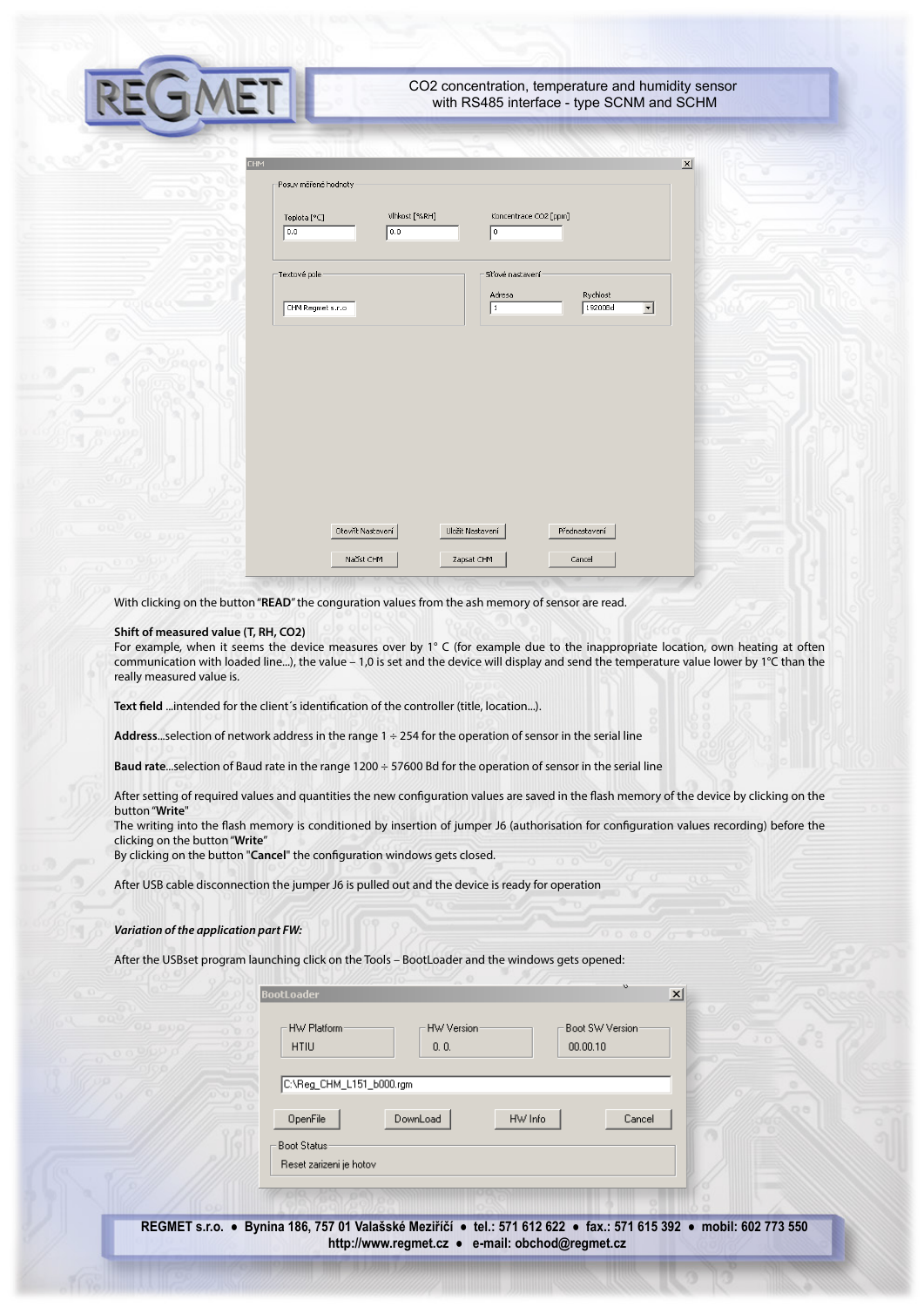The work with application is conditioned by insertion of the jumper J6 (authorisation for configuration values recording). Using the button "OpenFile" the new application FW is chosen and using the button "DownLoad" the FW variation gets started, being automatically controlled by PC and the device.

For the maximum simplicity and safety every device has unambiguous identification of HW platform. This designation describes HW topology and also defines what application FW can be sued for the specific type of HW. This information can be read through the button "HW info".

The application FW are distributed in data format ".reg ". In case of application variation the information on HW platform and HW version are always read after the connection of PC with the device. At the same time, the HW platforms descriptors and HW versions from the file "reg " are read. Provided HW platform and HW version are not compatible, the FW variation cannot be done. Provided the communication failure occurs during the application FW variation, for example due to the supply voltage drop, the application SW will not be functional. In such case the automatic launching of "bootload" process as well as the automatic

reading of HW info will not work. The Bootloader in the device gets always activated after the reset, thus it is necessary to reset manually. Using the RESET jumper or the simple disconnection and subsequent connection of supply voltage.

Provided the automatic sequence of FW variation launching is damaged:

- switch off the device or connect the jumper at RESET pins
- launch the bootload process using the button "DownLoad"
- switch on the supply voltage or release the RESET jumper
- delay between the activation of button "DownLoad" and the switching on or by the RESET shall be shorter than 2s.

After the USB cable disconnection the jumper J6 is pulled out and the device reset is performed using the short shorting of RST jumper (J7).

The integrity check of content of memory:

The bootloader as well as the application are protected by control total sums. Provided the data integrity is broken, the content of FLASH memory MCU is damaged and the damaged program will not be launched.

#### **Examples of communication controller frames**

#### **Frame "03" reading N-registers**

#### Master:

02 03 00 04 00 03 Crc Crc<br> $\begin{bmatrix} \begin{bmatrix} \end{bmatrix} & \begin{bmatrix} \end{bmatrix} & \begin{bmatrix} \end{bmatrix} & \begin{bmatrix} \end{bmatrix} & \begin{bmatrix} \end{bmatrix} & \begin{bmatrix} \end{bmatrix} & \begin{bmatrix} \end{bmatrix} & \begin{bmatrix} \end{bmatrix} & \begin{bmatrix} \end{bmatrix} & \begin{bmatrix} \end{bmatrix} & \begin{bmatrix} \end{bmatrix} & \begin{bmatrix} \end{bmatrix} & \begin{bmatrix} \end{bmatrix} & \begin{bmatrix} \end{bmatrix} & \begin{bmatrix}$ │ │ └ └ Number of read registers (3 registers) Address of initially read register (0x0004 hex) │ │

Command (Reading N registers) └ └ │ │ │ └

 $L$  Module address (module with address 2)

#### Slave:

└

#### 02 03 06 00 FF FF FF 00 01 Crc Crc

|                         |  |  |  | L L L L L Data from register/0x00FF hex.   |                   |
|-------------------------|--|--|--|--------------------------------------------|-------------------|
| L Number of bytes $(6)$ |  |  |  |                                            | $OxFFFF$ hex,     |
|                         |  |  |  | $L$ Command (Reading N registers)          | $\log 0001$ hex / |
|                         |  |  |  | $L$ Module address (module with address 2) |                   |

The address of the initial register is 0x0005 hex, which is the address of the measured temperature register, the number of read registers is three. Serviceable data is the refore: Measured temperature  $0x00FF$  hex = 25.5°C, required correction 0xFFFF hex = -0.1<sup>o</sup>C, push button position 0x0001 hex = P/B final position active, LED is ON.

# **Command 06 (0x06) Write Single Register:** Master:

FF 06 00 1C C0 03 Crc Crc

- │ │ │ │ └ └ Registered data (0xC003 = 49155dek) L Address of registered register (0x001D\*\*)
- Command (Write Single Register)

Address of device (with inserted jumper J6 - address 255) Slave:

FF 06 00 1C C0 03 Crc Crc

- │ │ │ │ └ └ Registered data (0xC003 = 49155dek)
- L Address of registered register (0x001D\*\*)
- Command (Write Single Register)

└ Address of device (with inserted jumper J6 - address 255)

By writing the value 49155dek in register 0x001D\*\* (40029 - Status Register), the configuration registers are saved in the flash memory of the device. If, for example, the communication address and rate pursuant to the previous example are changed through the network, then after this registration in the Status Register this change will be valid even after the device is reset or switched off.

\*\* During the transfer the addresses of registers are indexed from zero, i.e. register 0x0001 is physically sent through the bus bar as 0x0000 ... (zero based addressing).

**REGMET s.r.o. ● Bynina 186, 757 01 Valašské Meziříčí ● tel.: 571 612 622 ● fax.: 571 615 392 ● mobil: 602 773 550 http://www.regmet.cz ● e-mail: obchod@regmet.cz** 

#### **Command "16" (0x10) write multiple registers**





(module with embedded jumper "service" - address 255)



L Address module

(module with embedded jumper "service" - address 255)

Writing data 0x0904 to the register 0x200 A\*\* is set address 9 and communication speed of 19200 Bd.

During sending of query to device initial register address and number of registers to read are sent.

 Register addresses are indexed from zero - register 0x0005 is physically send as value 0x0004... (zero based addressing)